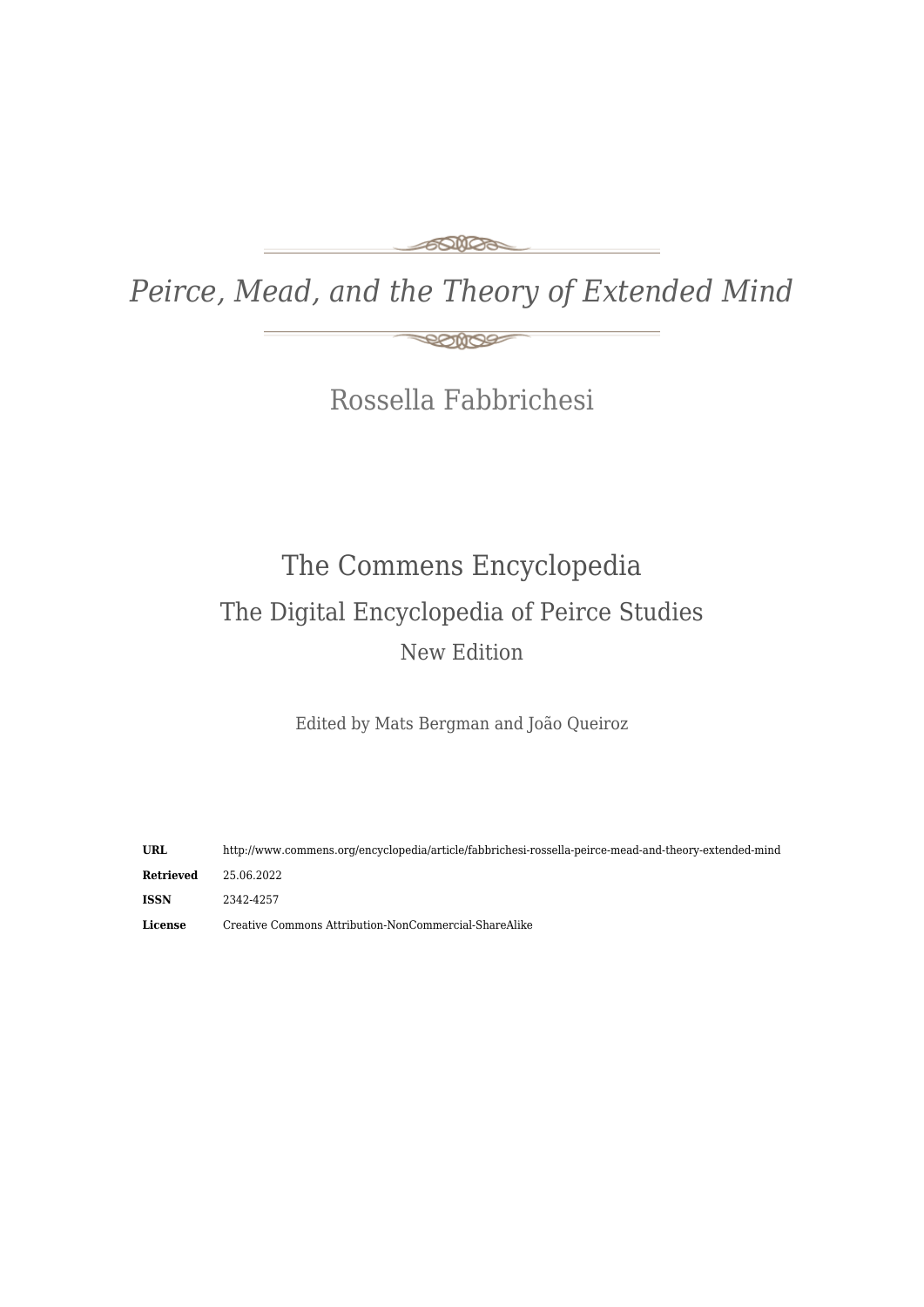#### **Abstract:**

In 1998, Clark and Chalmers addressed a question that remained pivotal in the discussion afterwards: "Where does the mind stop and the rest of the world begin?" Their inquiry, developed by many others, led to a questioning of the idea of the mind as a thing – a simple res cogitans – with a precise localization. I will discuss their theses, trying to show that the views of the pragmatists can provide us with a different scenario (different but sympathetic nevertheless with some of Clark's and Chalmers's theses). For example, Peirce doesn't think we have to choose between an internalist stance (mind is equivalent to brain and is inside our body) and an externalist one (mind extends itself outside the skin and the skull), because "mind", as any other thing, is "wherever it acts" (W 5:78), wherever it produces habits of behavior, wherever it guides action and produces "conscious" effects. For Peirce, as well as for Mead, habit is the key-word, not consciousness, not mind. Habit is not internal, and not properly external. It is something that lives "in the exercises that nourish it" and in the "actions to which it gives rise" (CP 5.487). The social origin of consciousness, and the relevance of habits, as social and public structures that situate the mind, are effective pragmatist keys of interpretation that can enhance the actual field of the cognitive sciences.

I will finally present a theoretical hypothesis on the role of the mind in cognition, based not on the extension of it, but, so to say, on the "intension". In this sense, the cognitive can be read as the "intensive" trait of the pragmatic.

**Keywords:** Mead, Extended Mind, Habit, Consciousness, Social Theory of Mind

In their pivotal 1998 article "The Extended Mind", Andy Clark and David Chalmers advance the following important claims: 1) there is no line of demarcation between skin and skull and what is outside them; 2) cognitive processes ain't (all) in the head; 3) there is an active role of the environment in driving cognitive processes; 4) even portable, external devices are part of our beliefs, that is, are to be considered as 'mental' states (see the much cited case of Otto's notebook). In this paper, I will confine myself to a few comments on Clark's and Chalmers's article and on some later adjustment of the theory. Clark and Chalmers stress very important issues, in particular the question of the boundary between what is inside human cognition and what is outside, the question of the localization of thought, and the question of the possible extension of mind.

Yet, I will contend that, although innovative, their position still suffers from a metaphysical prejudice. First, Clark and Chalmers – and the majority of the leading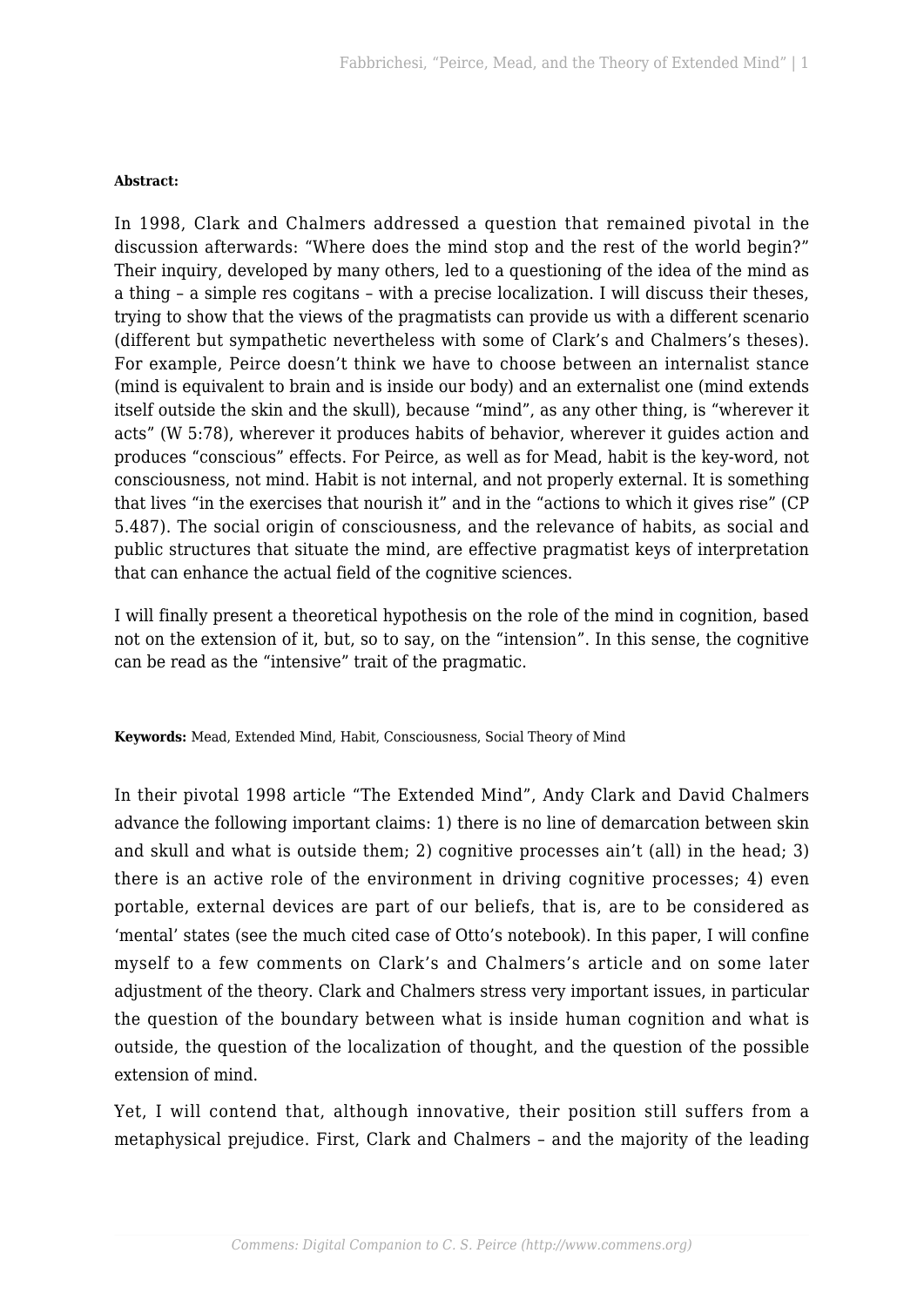cognitive thinkers who follow them – reason from the standpoint of the privilege of the mind (even though "extended"), never questioning its priority in a productive knowledge and the occasions of its emergence. Second, they rely on categories such as "localization" and "extension," which are still the mark, in my opinion, of a Cartesian horizon.

I will try to show that the views of the pragmatists can provide us with a different scenario (different but sympathetic nevertheless with some of Clark's and Chalmers's theses). My aim is not to simply compare C. S. Peirce, G. H. Mead, and Clark-Chalmers, but to present a theoretical hypothesis on the role of the mind in cognition. For the notion of "Mind" is a recurrent one in contemporary debates, but, as any other notion, it has undergone several modifications of meaning over time. For instance, it might be helpful to briefly remind us that in the *Iliad* the word that is usually translated as "mind" is expressed by terms which refer to the different parts of the body: *phrenes*, the lungs; *ker*, the heart; *thymos*, the breathing spirit; *noos*, the sharp sight. All these terms refer to externally-induced bodily modifications that force the hero to respond through a series of actions. These are not tied to physical organs as we understand them today, but to cosmic powers of divine origin, capable of dominating and guiding men's life. They are personified forces and powers, codified in the epic poems and their myths. In this view, men feel and reason, choose and deliberate because the breath, the heart beating, and the sight dictate them to do so. The word "mind", which has its etymological root in *menos*, the impetus that runs through the body and compels to act, develops through the *Odyssey*, Plato, and the Stoics, until it becomes the Latin *mens* in which it is not possible to find any reference to body and physical emotions.<sup>[1](#page--1-0)</sup> Through a long and complex process of semantic transformations, then, the "mind" ends up being localized in the head, "inside the skin and the skull," where Clark and Chalmers eventually find it.

During the Modern epoch, the priority of alethic and rational knowledge (*manthano*), made possible by the "Cogito," led TO an understanding of the "mind" as the privileged seat of thoughts, beliefs, sentiments, and self-consciousness. However, it is worth stressing again the fact that for hundreds of years the idea of something reflexive and internal had been simply unimaginable.

I have advanced these brief philological remarks simply to remind us that we should never forget that the concepts we use, in particular when we speak of epistemology, are not given facts, but the result of a complex genealogy.

The evolutionistic hypothesis of the pragmatists of a progressive and slow change of the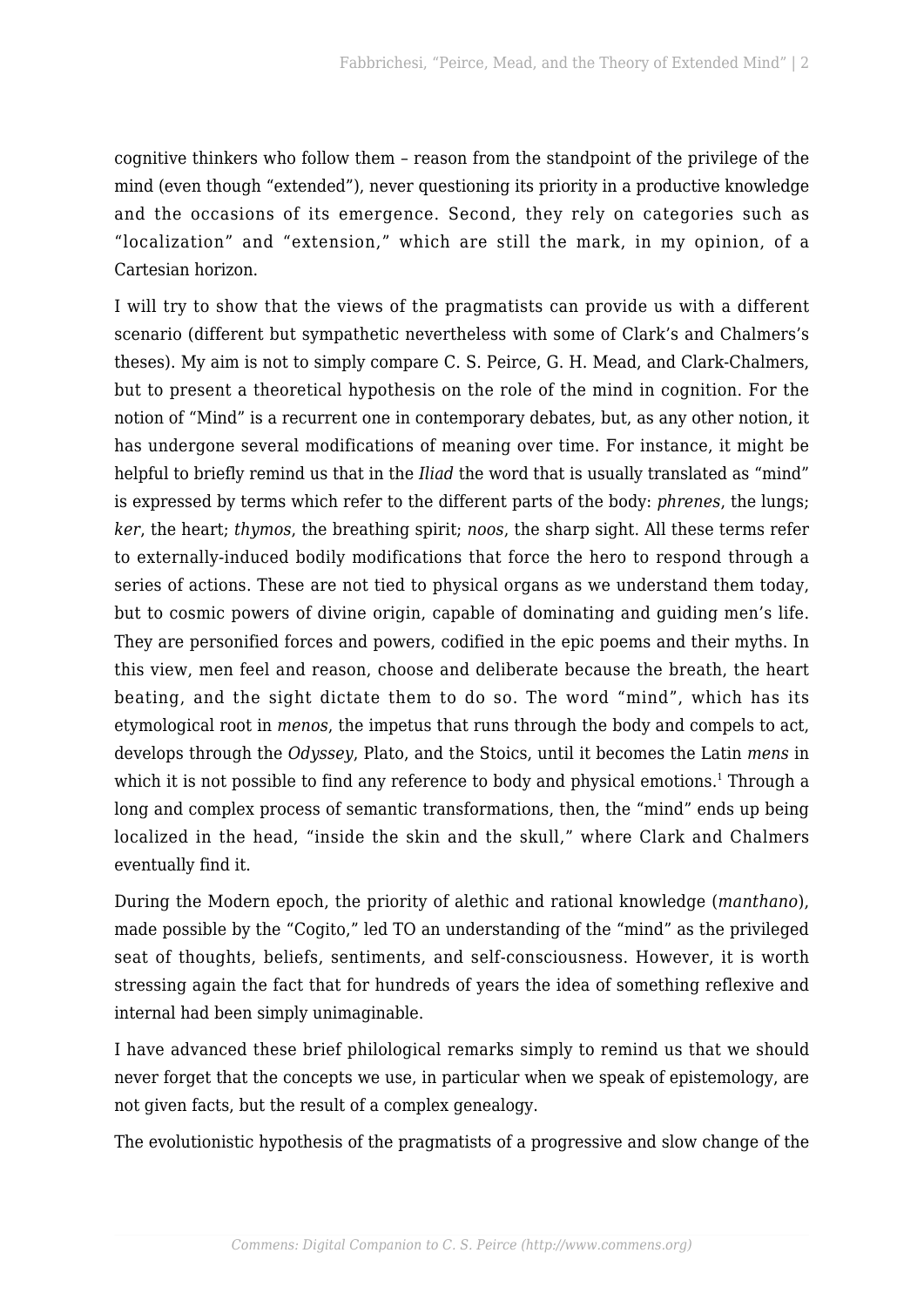"mental" through the development of more or less conscious habits of response to the environment is crucial here. As many admit today, the mind undergoes a progressive biological evolution, not only neural but also bio-social. But we find the same evolution in the common use and meaning of the word "mental" and in the distinction between what is "internal" and what is "external." There is, then, a process of unlimited semiosis involving not only the strictly scientific hypothesis, but also our epistemic understanding of what counts as an "internal" state. As Mead efficaciously states: "some sort of an ongoing social process in which human beings were implicated must have been there in advance of the existence of minds and selves in human beings, in order to make possible the development, by human beings, of minds and selves within or in terms of that process" (Mead 1934: 227).

Let us go back to the article *The Extended Mind.* "Where does the mind stop and the world begin?", Chalmers and Clark wonder at the outset. Their response is the proposal of an active externalism, based on the active role of the environment in driving the cognitive processes. There is a general tendency in the human reasoning to lean heavily on environmental supports, starting from pen and paper (I think with my pen, wrote Wittgenstein) up to the iPhone and the tablets. These are not to be simply intended as tools for knowledge and better reasoning, as additions to the faculties of my mind as practical aids; rather, they are literally parts of my mind's domain, they are *the* mind, as a whole. Let us consider a very clear example in the text and then comment on it in the light of some of Peirce's theses. The fish can be considered as a "swimming device," due to an evolved capacity to couple its swimming behaviors to the pools of external kinetic energy found as swirls, eddies, and vortices in its watery environment. Some of these vortices are naturally built, other are induced by the movements of the fish. "The fish swims by building these externally occurring processes into the very heart of its locomotion routines. The fish and surrounding vortices together constitute a unified and remarkably efficient swimming machine." (Clark and Chalmers 1998: § 3)

In a cognitive field, words, images and external symbols play a role very similar to these vortices. Clark and Chalmers brilliantly show that there is something like a "mind" where there is something functioning as a cognitive device. "If a part of the world functions as a process which, *were it done in the head*, we would have no hesitation in recognizing as part of the cognitive process, then that part of the world is part of the cognitive process." (Clark and Chalmers 1998: § 2) There can be, then, a coupling, a parity between internal and external, cognition and environment. "If so the mind extends into the world." The mind – to quote another important book by Clark – is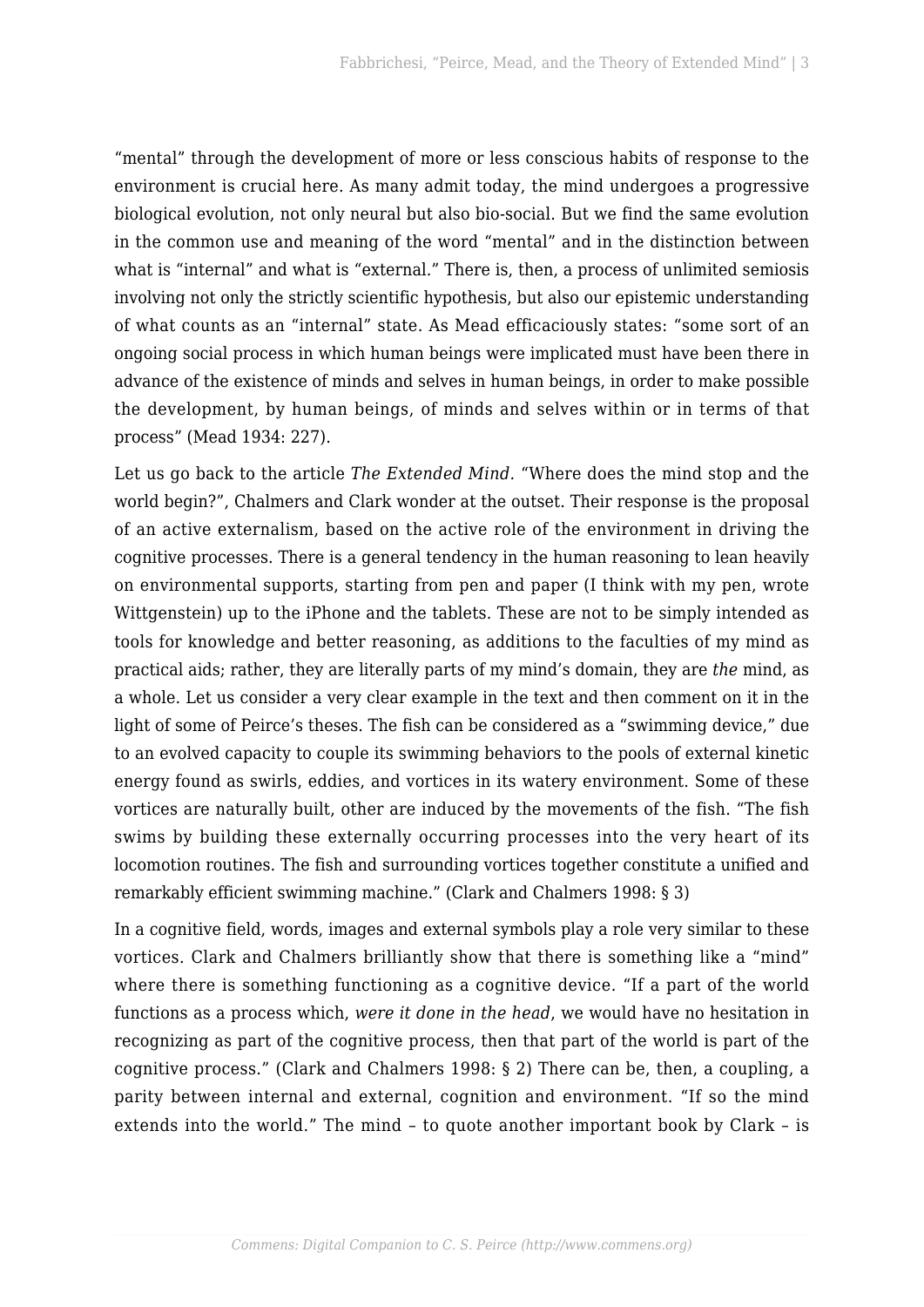supersized (Clark 2008).

Following a consideration of parity, any outward loop is a functional part of an extended cognitive machine, of the cognitive circuit. "Such cycles supersize the mind." (Clark 2008: iii) Trying to oppose a brain-bound model to an extended one, Clark asks if cognitive processes stay neatly in the brain. His response is negative, as we saw, but the question frames the very borders of the reply: where do these cognitive processes *take place*? They *spread over* anywhere there are cognitive effects, we read here and there in his books. Mind is simply supersized, but its status remains that of a *res extensa*, a size (*situs*) dimension, an horizontal dimension.

In what follows I will comment on these points, by objecting in particular to the following tenets: 1) the mind, although in its augmented version, should be considered anyway the center of irradiation of the cognitive process. In other words, Clark and Chalmers move from the received idea of mind and put forth a conception in which the function and size of the mind are changed, but they never question the allegedly central role that the mind plays in cognition. The mind remains pivotal: only, it is made larger and more elastic (>we could refer here to the so-called 'cognitive bloating'). 2) Similarly, the dimensional element is never discussed. The mind is interpreted as pure extensiveness. Something is either *inside* or *outside* of it. It remains necessary to *localize* where the cognitive takes place. These are all unwittingly assumed Cartesian metaphors.[2](#page--1-0) Also, 3) the principle of parity is an ultimately dualist principle: the starting point is always the idea of two parts that need to be somewhat coupled, con-joined. put back together.

Let us consider the often quoted example of Otto, the man affected by the Alzheimer's disease to whom Clark and Chalmers attribute an experimental "extended mind." Otto uses a notebook on which he writes the location of the museum that he wants to visit. Any time he wants to go there, he reads his notes. The notebook plays the role usually played by a biological memory. It functions exactly like the information constituting an ordinary non-occurrent belief; it simply happens that this information lies beyond the skin. In Otto's case, as in a normal person's case, that information is available to consciousness and available to guide action, exactly in the same way in which a belief usually is. And when an external device plays the same role that a belief plays, it can be considered equally "mental."

This a good way to discuss 'truly' mental states, such as beliefs, desires, and emotions. Yet, Peirce would have remarked that Otto's notebook has to be considered part of cognition simply because it guides habits of conduct (the habit of walking quietly to the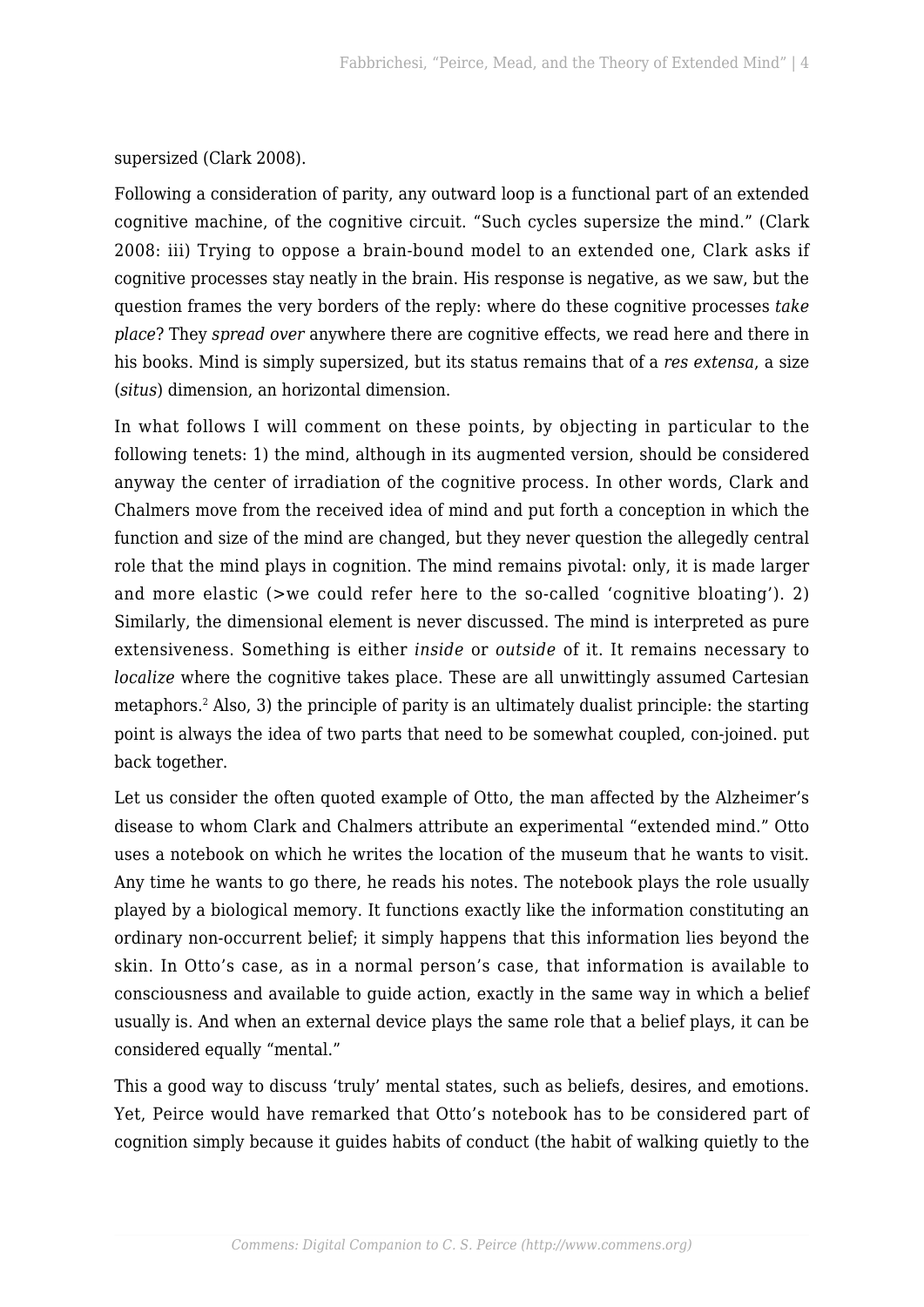museum). Any thought is a belief, and any belief is a rule of action, or a habit. In Peirce's view, we leave the domain of cognition and enter that of action. "The essence of the belief is the establishment of a habit, and different beliefs are distinguished by the different modes of action to which they give rise. If beliefs do not differ in this respect, if they appease the same doubt by producing the same rule of action" then there is no real difference between them (W 3:263-4). Thought is an action, writes Peirce. The case of Otto and Inga (Otto's partner who finds in her "head" and not IN a notebook the directions to get around) is then paradigmatic. The types of action to which their beliefs lead are similar. They both reach the museum and it is inessential to understand what device enables them to do so. It does not matter whether it is the leading-function of an "inside" state, the belief embedded in memory, or the leading-function of an information coming from "outside": in both cases Otto and Inga *get to* the museum. For pragmatism, the consequences are the only important feature of epistemic knowledge. The pragmatistic approach makes it possible to have a different perspective on the issue stated by Clark and Chalmers: it focuses first on the effects and practical consequences, and only later tackles the problem of meaning in terms of cognition, mind, mental state. Moreover, it applies the pragmatic maxim to the question whether there is a difference between knowing the correct directions by relying on the mnestic traces in memory and in a notebook. And of course the answer will be negative, because in both cases what is produced is an effective habit of conduct. Cognition for Peirce is an infinite *process* of beginning, and there is no cognition not determined by a previous cognition and not resulting in a practical, 'extended' effect. A position evidently very far from the one that defines cognition in terms of computations performed on representations.<sup>[3](#page--1-0)</sup>

Habit is then a key word for all the pragmatists, in particular the classical pragmatists, who were closer to the debate on evolutionism. This word makes the traditional dualistic attitude of thinking explode. The habit defines the threshold preceding the distinction between inside and outside, physical and psychical, natural and social. Drawn from the empiricist tradition, it simply indicates a recurrent and efficient pattern of behavior, often unconscious, nourished by the exercises that determine it. Habit is simply the disposition to act in predictable ways under certain conditions. A disposition that is not strictly speaking mental, nor simply practical: a knowing-how that can be extended to the entire physical world because it corresponds to the "tendency to behave in a similar way under similar circumstances in the future" (EP 2:413). The meaning of a concept, its Final Logical Interpretant, writes Peirce, is a habit of response. "Not only may generals be real, but they may also be *physically efficient* […] no sane man doubts that if I feel the air in my study to be stuffy, that thought may cause the window to be opened."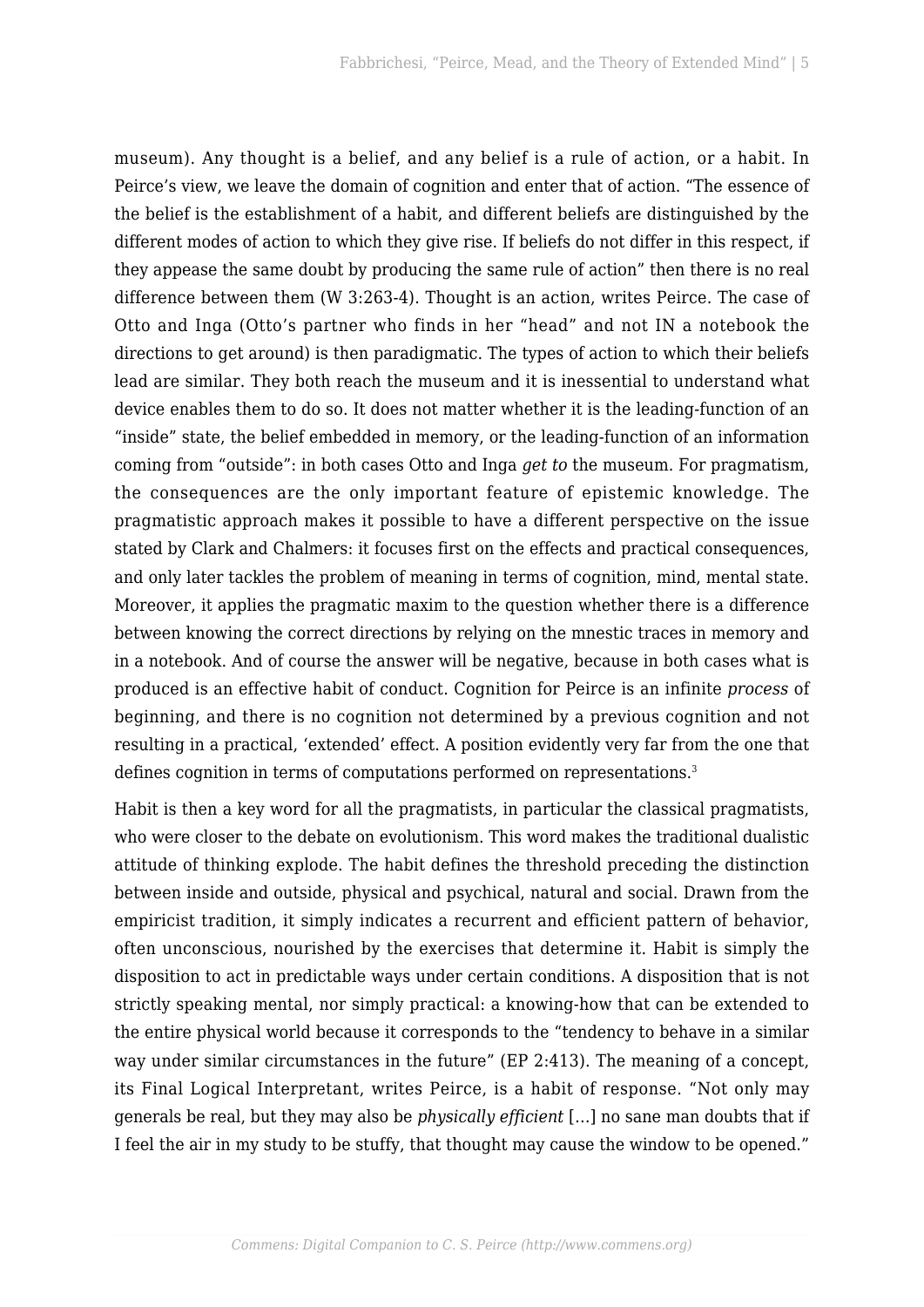(EP 2:343) A physical effort is brought into existence by the efficiency of a general and non-existent truth, that is, the general proposition "stuffy air is unwholesome".

Let us consider again the example of the fish: the fish was defined as a swimming device (referring to his know-how, to his habit of behavior). And this capacity to swim was gained by the repetitions of processes naturally occurred or self-induced that were part of the fish conduct along the sea. So, the fish *with its* habits of response *and its* environment, all together, constitute the swimming "substance." The fish plus its behaviors are not in question, but the behaviors that make a fish what it is are.

In the second part of the 1800S, Peirce raised and in part solved many problems that Clark and Chalmers have found at the end of the following century without knowing his lesson. For instance, we read in a 1866 passage: "Whether there be any ultimate premises is a difficult question. It amounts, however merely to this; whether the boundary of consciousness is in consciousness or out of it" (W 1:515). What is the nature of a limit? Properly speaking, it belongs neither to one thing nor to the other thing that it distinguishes. "The limit between red and blue is neither red nor blue, or, better, it is both red and blue – the distinction between them vanishing at this point" (W 1:203-4). Then, according to the argument we saw above we should say that the limit between the mind and the world, between the skull and my iPhone, vanishes when we start to focus on the boundary that separates them, trying to localize it, simply because when we speak of the mind and the world we are not talking about two containers, and we should not be using spatial metaphors.

This led Peirce over the years to reject with growing determination a spatial view of consciousness and mind: "A thing may be said to be wherever it acts; but the notion that a particle is absolutely present in one part of space and absolutely absent from all the rest of space is devoid of all foundation" (W 5:79). Similarly, it makes little sense to think of the mind "as a receptacle, which if a thing is in, it ceases to be out of it" (W2: 471.) So, HERE IT IS Peirce who talks, BUT I think Clark would have agreed completely: "When a thing is in such relation to the individual mind that that cognizes it, it is *in* the mind; and its being so in the mind will not in the least diminish its external existence" (W 2:471). We should therefore overcome an internalist and nominalist conception of thinking. "It is much more true that the thoughts of a living writer are in any printed copy of his book than they are in his brain" (CP 7.364). We should say, then, that Peirce's approach is a non-local and non-spatial view of the mind; rather, it is a temporal doctrine of the mind ("mellonized", writes Peirce AT CP 8.284, from the Greek *mellon*, which could be translated with "oriented towards the future"). The mind will be found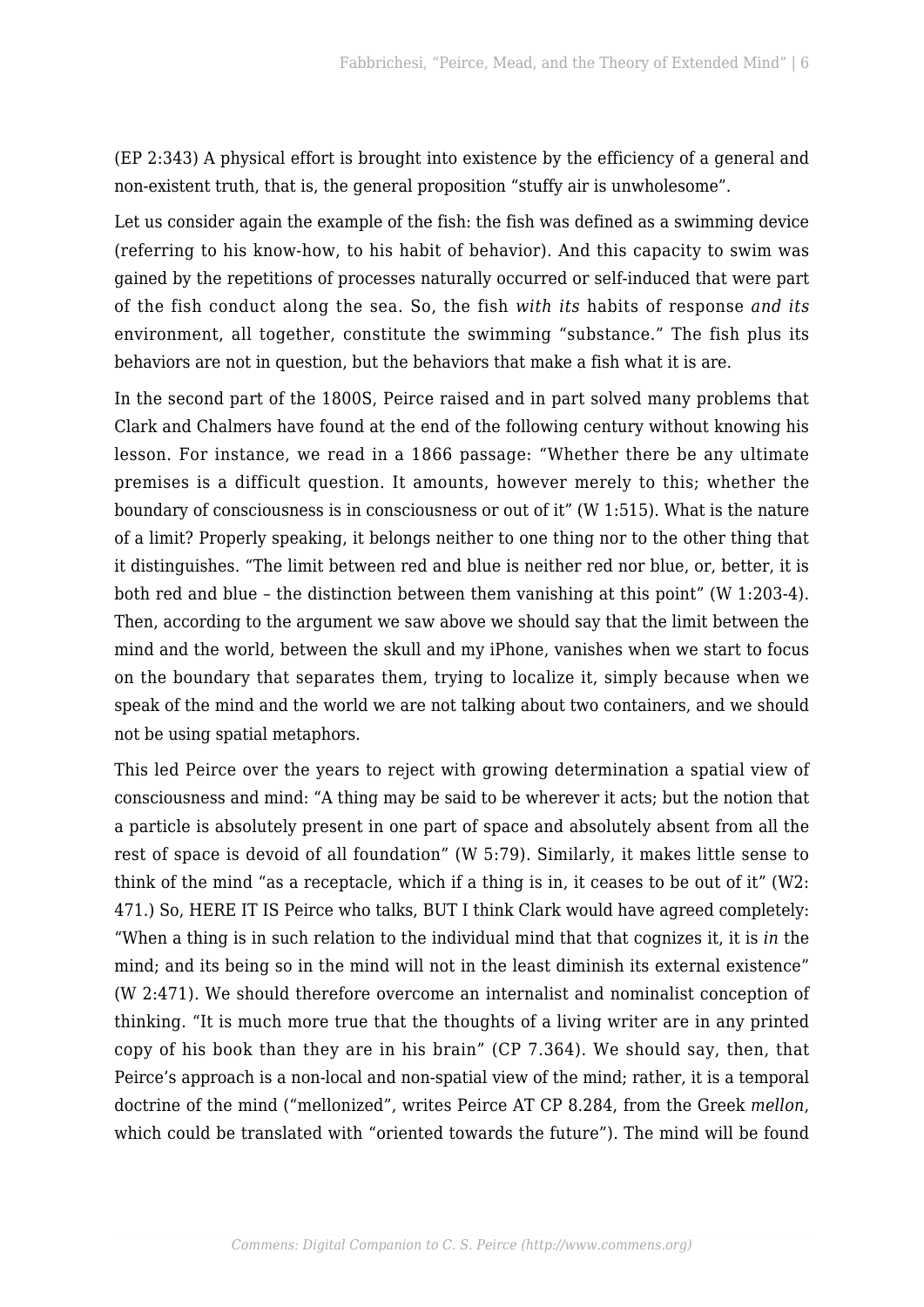where it will produce effects, in terms of awareness and acknowledgment, where it will guide the action, where it will be possible to individuate the *signs* of a cognitive experience. The "mental" is identified with some specific habits of action. "Mind is a sign developing according to the laws of inference" (EP 1:53). The phenomenal manifestation of a substance *is* the substance itself: there is no mind except where there are "mental" signs and mental habits of cognition and recognition. That is the reason why Otto's notebook has the same function (phenomenal manifestation) as Inga's memory.

I want to move now to a different author, George Herbert Mead, not to establish an historical comparison between Clark, Peirce and Mead (which would be extremely interesting), but to try to show that Mead's idea of the evolution of mind and intelligence can solve some difficulties present in the cognitivist approach.

In Mead's opinion, the mind is the result of evolutionary habits of conduct, rather than a biological endowment or the real center of cognitive and linguistic affairs.

Reflective, creative, responsible, self-conscious mind appears as a result of repeated social responses. It belongs to the natural history, to the long run of evolution, of social evolution, and not simply to brain structures. Mind and intelligence are adaptive results, constituted thanks to the use of linguistic and behavioral practices.

Mead thus distanced himself from Baldwin and Wundt who in some sense presupposed antecedently existent minds to get the social process under way, and from Watson, who was attentive only to the mechanisms of behavior and not to the genesis of consciousness. His analysis is more convincing. In what he calls conversation of gestures, for example between two dogs engaged in a fight, there are no symbolic meanings and no minds, but just gestures and reciprocal adjustments. To acquire a "mind," the biological individual must be able to call out in himself the response that his gesture calls out in the other, and to use this response of the other to control his own further conduct. These gestures become significant symbols, evolving especially from the initial vocal gestures. Through their use the individual "takes the role of the other" (Mead 1934: Ch. 2). Man is essentially a role-taking animal (a habit-taking): the use of socially shared symbols shows that he has finally acquired a mind.

In this sense, mind is simply the name that designates the assumption in behavior of significant symbols. Mind is first and foremost a semiotic mind, Peirce would have said. It amounts to an unlimited semiosis translated into vocal gestures and internalized in thoughts. This is the crucial point. For Mead, mind is "the internalization" within the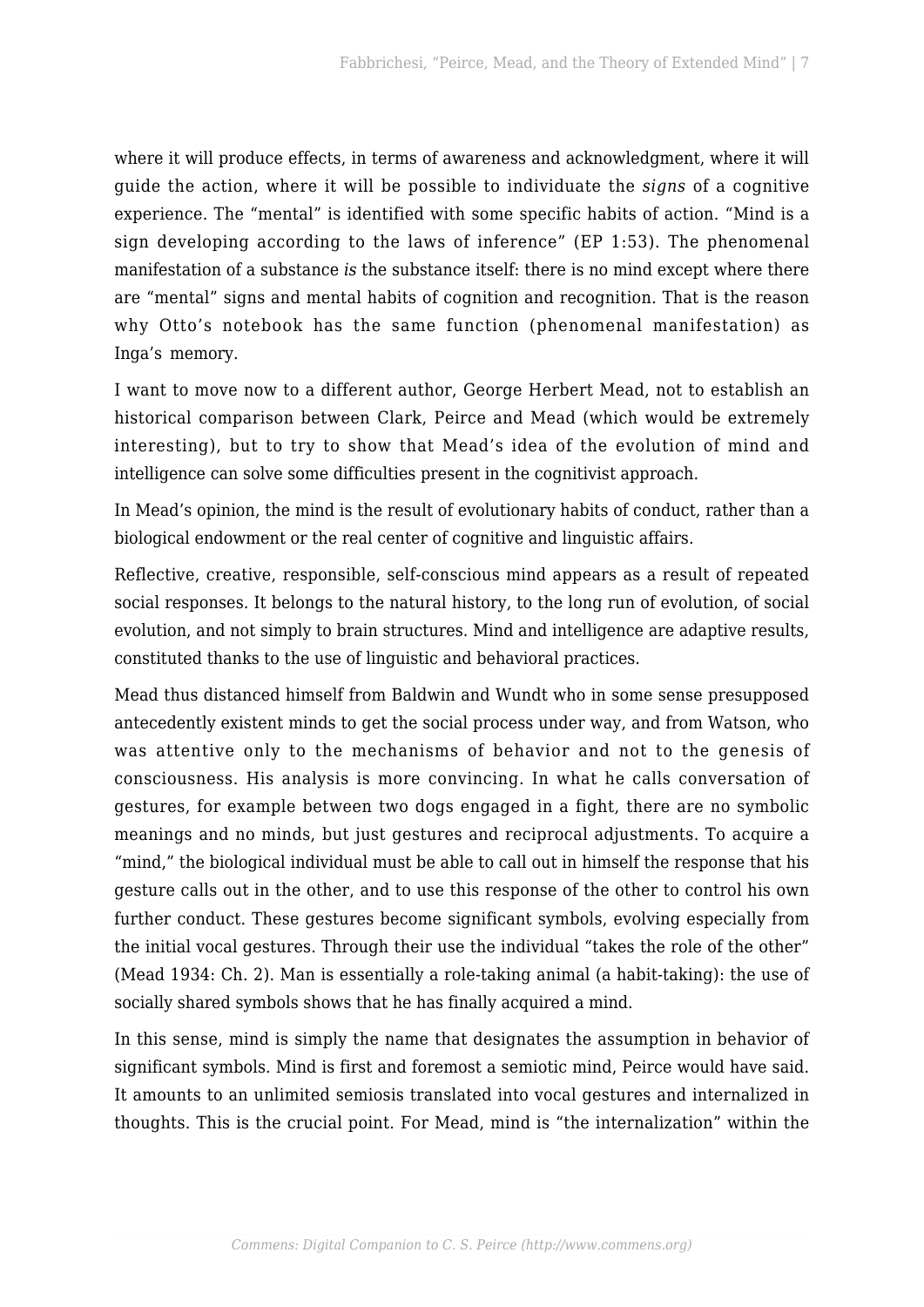individual of the social process of communication in which meanings emerge. It is the ability to indicate to one's self the response that one's gesture evokes in the others. "Instead of beginning with individual minds and working out to society, Mead starts with an objective social process and works inward through the importation of the social process of communication into the individual by the medium of the vocal gesture" (Morris in Mead 1934: xxii). Mind is wholly social, that means truly external. The process goes outward-inward, from the pragmatic acts to the individual thoughts. "Only in terms of gestures as significant symbols is the existence of minds or intelligence possible; for only in terms of gestures which are significant symbols can thinking – which is simply internalized or implicit conversation of the individual with himself by means of such gestures – take place. The internalization in our experience of the external conversation of gestures which we carry on with other individuals in the social .process is the essence of thinking." (Mead 1934: 47) Mind thus *emerges and evolves*; and the taking of the attitude of the others toward one's self is a constitutive part of its genesis. What is important to underline is that initially the gesture simply means what one is going *to do* about it. It does not mean what one thinks nor any internal emotion. There is an undoubted priority of the act, of which the gesture is just the primordial nucleus. If, as Wundt does, you presuppose the existence of mind at the start, then the origin of minds and the interaction with the other minds and the world remain mysterious. But if you regard the pragmatic process of experience as prior to the existence of minds, then you can easily explain that mind arises through "communication by a conversation of gestures in a social process or context of experience – not communication through mind" (Mead 1934: 50).

Let me try now to recap the main points of Mead's view. Human evolution begins with some acts that determine certain lines of conduct. There is no coupling here between stimulus and response, since the fundamental phenomenon is the pragmatic unity of the act. The real beginning, as Dewey said, is not the stimulus, but the act [Dewey 1896]. The response is not merely *to* the stimulus, it is *into* it. The world is definitely "mapped out for us by the responses which are going to take place" (Mead 1934: 129). Knowledge is then the constant reconstitution of a circuit (think to the fish example), and not an arrow that goes from inside to outside and the other way around. Language is obviously fundamental in this constitution. "Language as made up of significant symbols is what we mean by mind" (Mead 1934: 190, n. 18).

Mead's position is substantially indebted to the evolutionary spirit of his time and in particular to the work of Chauncey Wright, who was the real mediator, so to speak,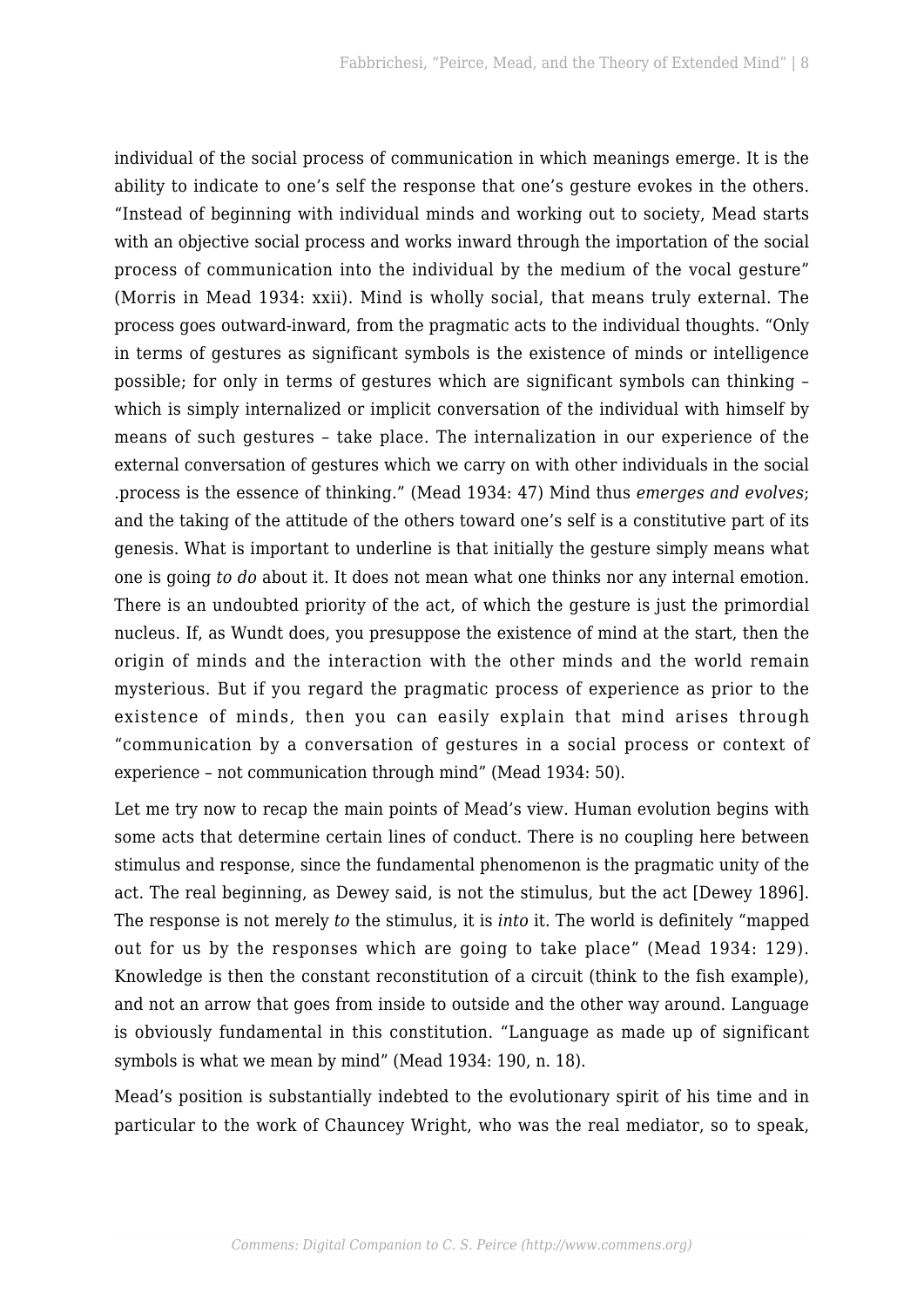between Darwin and the Metaphysical Club of the first pragmatists in Cambridge. The shared idea of an evolutionary mind produced by an often unconscious process of selection applied to the big variations in language, capable to lead to higher levels, conscious and intelligent levels of communication, as already Darwin had intuited, is not strange at all. It would be a case of "new uses of old powers" (as Wright [2000: 199-200] explains it).

Mead (1934: 49) asserts that the advantage of his position is that it explains the genesis and development of mind, without presupposing it at the origin of any cognitive function. We may say that it could be better interpreted as a leading function, to use Jamesian terminology. The human being's physiological capacity for developing mind or intelligence is a product of the process of biological evolution, but the actual development of mind as an interior endowment is a product of social processes, of the evolution of our interactions with the others.

Yet, the most interesting thought comes to us from a note of the  $29<sup>th</sup>$  chapter of Mead's work.

In defending a social theory of mind we are defending a functional, as opposed to any form of substantive or entitative, view as to its nature. And in particular, we are opposing all intracranial or intraepidermal views as to its character and locus. For it follows from our social theory of mind that the field of mind must be co-extensive with the field of the social process of experience and behavior [...] If mind is socially constituted, then the field or the locus of any given individual mind must extend as far as the social activity or apparatus of social relations which constitutes it extends; and hence that field cannot be bounded by the skin of the individual organism to which it belongs. (Mead 1934: 223, n. 25)

Fifty-five years before Clark and Chalmers a very similar path had been already taken by Mead. Yet, as Peirce once said about Royce, Mead's perspective "differs but by a hairbreadth" from the cognitivist view. In the following concluding remarks, I am going to show in what this slight but crucial difference really lies.

We have just seen how the metaphor of extension is common to both Mead's social psychology and the extended-mind theory. However, Clark and Chalmers, as Mead would have probably said, presuppose the mind without discussing its emergence; they presuppose what should be explained instead. Moreover, it is sufficiently clear to Mead that there is no "mental" center that progressively crosses the boundaries of its own circumference to include new external parts; rather, "mental states" and self-awareness are the product of habits of response, of gestures that have become significant acts. Cognition does not mean becoming extended. Rather, it is the practice in which we are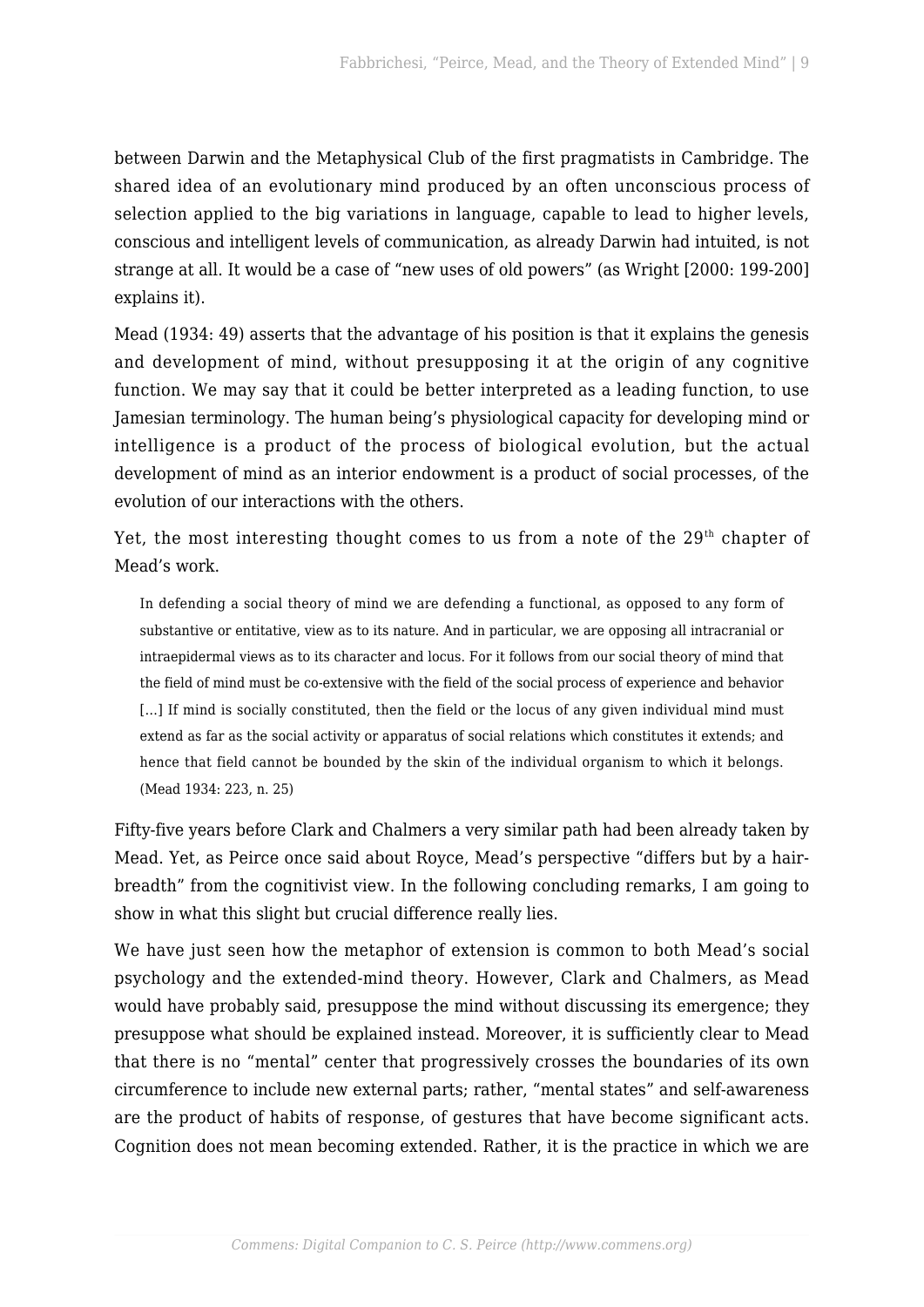embedded – which is never only reflexive and individual – that generates new dimensions of meaning, of symbolization, of acknowledgment, and, in the long run, a progressive internalization and mentalization. The Clark-Chalmers thesis is completely turned on its head: it is from experience, from the so-called 'outside', that we get our material for beliefs, desires, and reflections; and consciousness is produced as a repercussion of the processes of social communication. In other words, it is the act, the habit of response – the threshold which is neither red nor blue, as Peirce said, and then it is both red and blue – that fixes gradually the boundaries of the mental and the physical, of the internal and the external.

My suggestion is then to talk not of an "extended" mind, but rather of an "intensive" experience of signification. Let me explain this terminology. Moving from Mead's position, it is possible to interpret the processes of mentalization as that process that is constantly in the making and that is the result of an interaction with the environment. While "extension" is the name for describing the act of going from "inside" something to "outside" that something, "intension" could be the name that evokes the *tension* between two poles that only in their relation are constituted as such (we might use the word "intensity" here).

We have seen that the real point in the discussion of the extended mind theory is to understand what *is inside* the mind and what is *outside*, and where is the *boundary*, threshold, or limit from which something gets expanded, stretched out, spread out (all meanings that can be traced back to the Latin word *ex-tendere*). On the contrary, according to the intensive model just sketched, we have only a habit of response, the result of public and social practices, that gets contracted into the singularity of the action and the recognition of its meaning. Following a long tradition going from Nicholas of Cusa to Spinoza, we could speak of a contraction of the world into the finitude of each event. The extension of public thinking can be then said to be intensively present in each singular mode of conduct and in any mind. We could also refer to one of the fathers of philosophy, Heraclitus, who in fragment 45 writes: "You will not find out the limits of the soul when you go, travelling on every road, so deep *logos* does it have." According to Bruno Snell's interpretation, the depth (*bathun*) that Heraclitus attributes to the soul is a total novelty for the archaic culture (Snell 1953, Ch. 1). In it we find something completely different from the physicality and dimensionality of an organ. "Depth" means the intensity, so to speak, of an experience, more than its verticality. From one side, Heraclitus refers to a path to be taken and to the limits of the mind; and so he takes us to the initial theses from which we have started. Yet, what is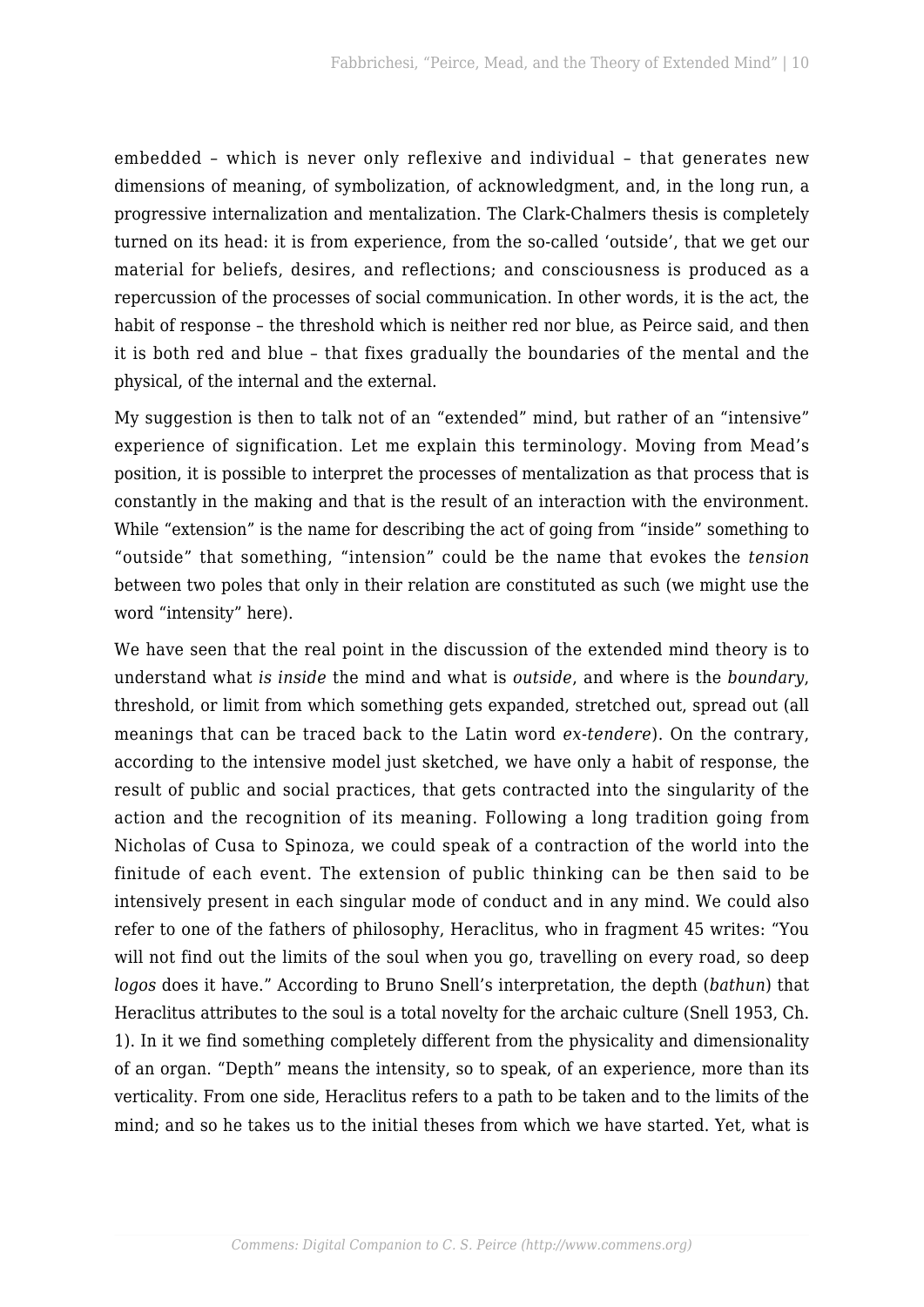clear is that the *logos* is interpreted as something deep, powerful, intensive. It has no limits, because it does not have physical dimensions. Its quality is the *koinon*, the being common to all (fragment 2). What we see here is the beginning of the idea of the inscription of the social world into the logical mind.

In this way, every concept that is 'in the mind' – every sign – is a point of condensation, of concentration, of intension, of the unlimited practical interactions that characterize every social existence. In other words, the cognitive is the intensive trait of the pragmatic.

## **References**

Adkins, Arthur W. (1970). *From the Many to the One. A Study of Personality and Views of Human Nature in the Context of Ancient Greek Society.* Ithaca: Cornell University.

Clark, Andy and Chalmers, David (1998). *The Extended Mind.*"Analysis", *58*(1), 7-19. (Reprinted in P. Grim (1998) (ed.), "The Philosopher's Annual", vol XXI, and in Clark (2008).

Clark, Andy (2008). *Supersizing the Mind*. Oxford: Oxford University Press.

Dewey, John (1896). The Reflex Arc Concept in Psychology. *Psychological Review*, *3*, 357-370, available at [https://brocku.ca/MeadProject/Dewey/Dewey\\_1896.html](https://brocku.ca/MeadProject/Dewey/Dewey_1896.html)

Hutto, Daniel D. and Myin, Erik (2013). *Radicalizing Enactivism*. Cambridge: MIT Press.

Jaynes, Julian (2000). *The Origin of Consciousness and the Break-Down of the Bicameral Mind*. Boston-New York: Houghton Mifflin Company.

Mead, George H. (1934). *Mind, Self, and Society*. Edited and with an introduction by C. Morris. Chicago: The University of Chicago Press.

Snell, Bruno (1953). *The Discovery of the Mind: The Greek Origins of European Thought*. Oxford: Blackwell.

Wright, Chauncey (2000 [1877]). *Philosophical Discussions*. Charles E. Norton (ed.). New York: Holt. Now in Frank X. Ryan (ed.), *The Evolutionary Philosophy of C. Wright, vol. 1* , Bristol-Sterling; Thoemmes Press.

### **Notes**

1. On this point, see especially Adkins (1970) and Snell (1953). It could also be interesting to